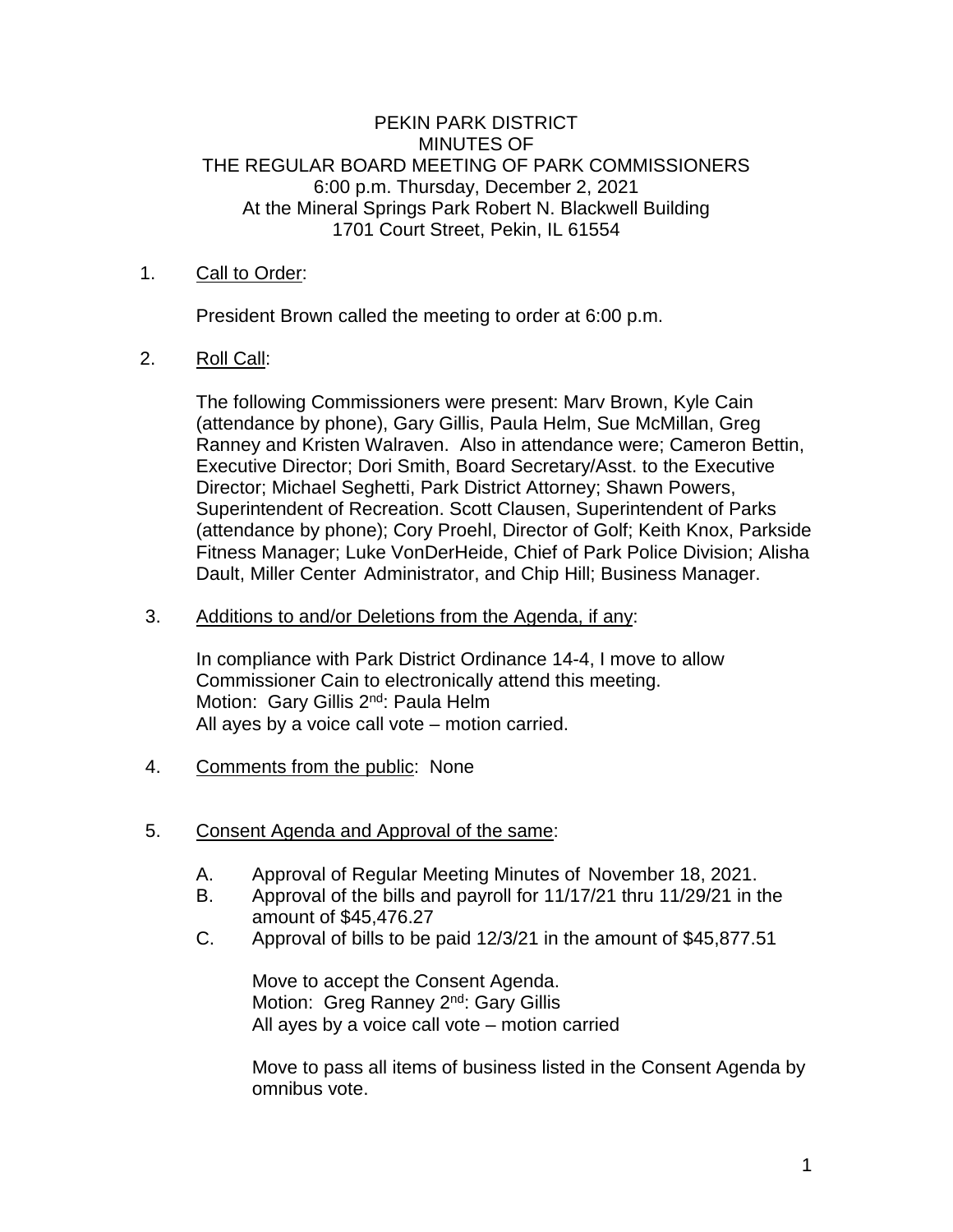Motion: Gary Gillis 2<sup>nd</sup>: Kyle Cain All ayes by a roll call vote – motion carried

## 6. Budget Performance Summary Report – October 2021

Cameron Bettin reviewed the October 2021 Budget Performance Summary Report and made the following observations: In the General Fund the November transfer out of \$524,000 is forgiven Parkside debt and Chip Hill is working with the auditor to make the correction, the tree line item is over budget, Equipment/Vehicle lease/purchases is down – using capital gains earned from truck trade-in, PSC concessions are down \$13,000 – have had conversations and need to have more, Gym and Dance programs are doing well, Arena skate admissions and concessions are doing well, and miniature golf and boats as well. He stated we need to have some serious conversations regarding Soldwedel Program Center – no revenue coming in. The Miller Center's transportation salaries are over and that's a good sign – means usage is up. The Golf Fund is doing well. Club memberships are at 80%, Corporate memberships are down and tennis programs are doing well.

# 10. Executive Director's (ED) Report:

The ED reported the following:

- Received notification from IPRF that our annual grant for 2022 is in the amount of \$8,913. We will purchase safety items.
- We are using equity gains to make lease payments on are fleet of leased trucks. We have received four and are waiting on two. It may be May or June before we have our full fleet.
- Received a thank you letter from Lymphoma is a Loser for a donation from Parkside Fitness and the Recreation Department
- Receive a thank you letter from the Tazewell County Veterans Assistance Commissioner for use of bleachers for the Veterans Day ceremony at the Courthouse.
- Met with Amy McCoy and Rich Kriegsman regarding a band shell. He stated that he told them he felt the park district would be supportive but they would need to raise the funds for the project and come up with a plan for how it would look and where they would like to see it constructed. He noted he felt it would benefit the community but the park district simply cannot pay for the project.
- He read an email he received from the Donor and then was able to have a conversation. He said the Donor explained there was some homework done on the site and the area purchased was chosen because he felt it was the best property. The Donor doesn't feel the land swap is in the best interest of the park district. The ED also noted that if the decision was to agree to the swap, it may threaten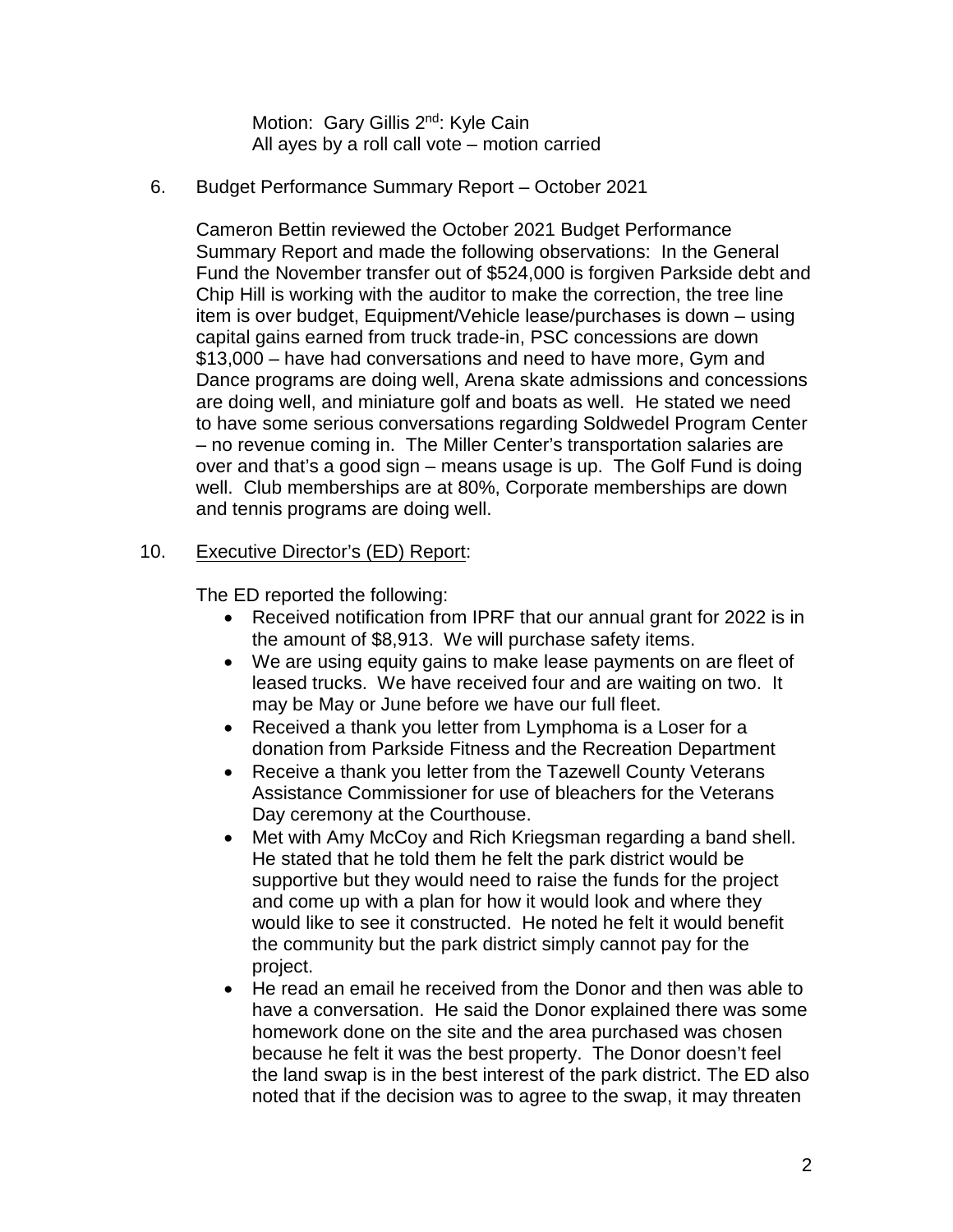future support. He stated he feels the City should be told there is no interest in a land swap. He also stated it isn't worth stepping on the toes of the Donor to possibly lose out on future possibilities and he doesn't want to risk ruining the relationship. He noted he would have discussion and a vote on the December 16<sup>th</sup> agenda.

11. Attorney's Report: No report.

#### 12. Staff Reports:

Shawn Powers reported DragonLand received the 2021 International Silver Award from Jeff Ellis and Associates. He also reported Carrie Smith resigned effective December 16<sup>th</sup>.

#### 13. Commissioner Comments:

Commissioner Helm thanked Scott Clausen and Shawn Powers for their help with the Winter Wonderland Festival. Commissioner McMillan thanked Commissioner Helm for her participation on the committee. The ED noted that Dori Smith gave Casey Smith information on submitting a picture to IAPD.

- 14. Unfinished Business: None
- 15. New Business:
	- 1. Executive Director's presentation of the 2021 Tax Levy –

The ED stated that 2021 Tax Levy would be on the December 16<sup>th</sup> agenda for approval. He reviewed the Pekin Park District 2021 Tax Levy Presentation that was sent in board packets. He indicated that the rate in the Audit Fund would need to be adjusted (it's slightly over what is allowed). He indicated due to adjustments made, there would be more money for the General Fund. He also indicated that the Levy met standards and was under Truth & Taxation requirement. The total Levy increase is \$92,290 – 3.45% increase. It was also noted the homeowner tax impact comparison of a \$100,000 home was only a .44 cent increase.

2. Presentation of the 2022 Recreation Fund Budget –

Shawn Powers indicated 2021 has been a pretty good year. He made the following observations:

- Salaries in all areas were up due to minimum wage increase.
- Health insurance transfer is up new employees hired
- Shelter reservation fees were increased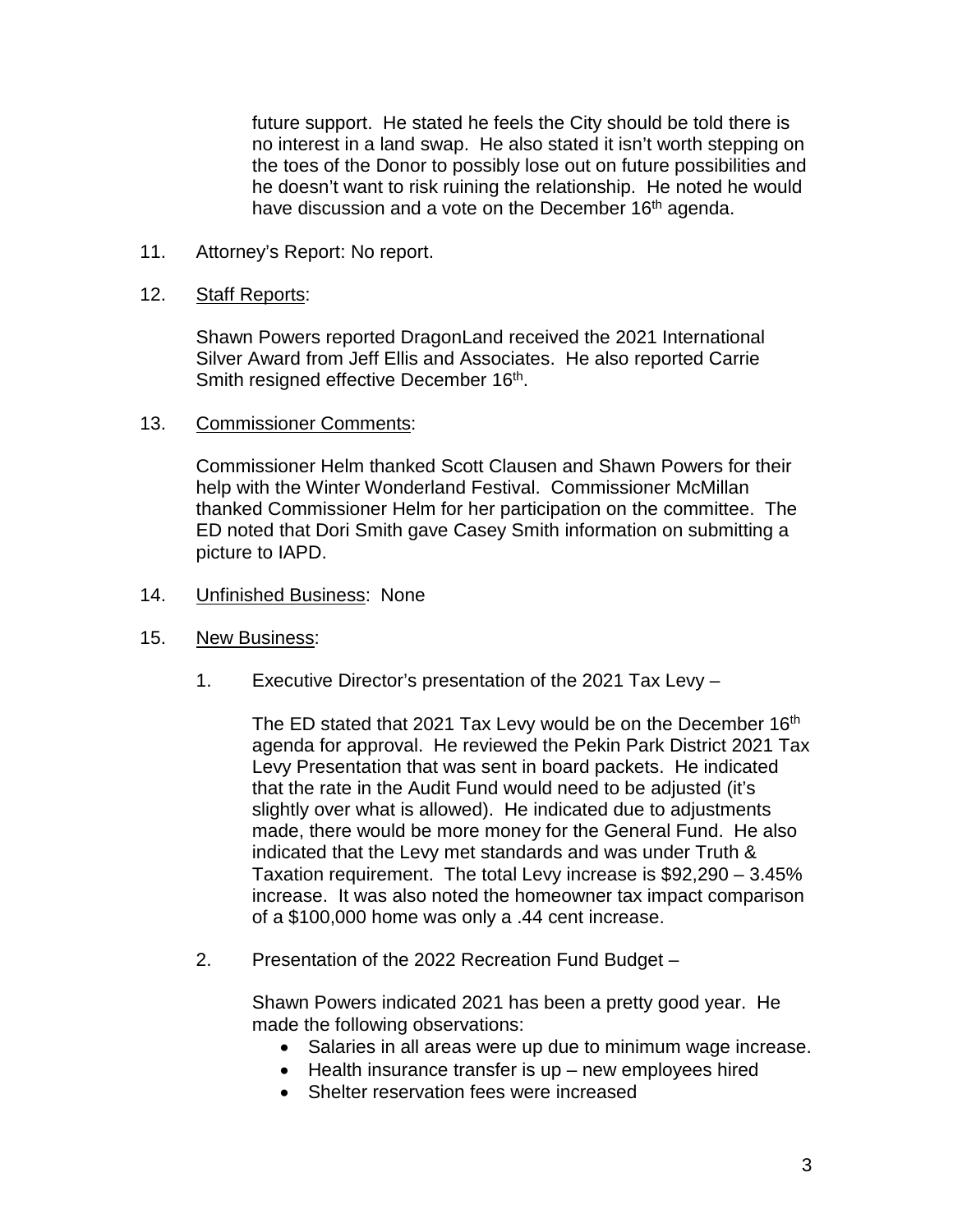- Bus rentals for camps were increased
- Increased fees for tball and tot soccer to keep up with minimum wage increases.
- Changed operating hours of the Recreation Office to 11:00 a.m. to 8:00 p.m.
- Increased ice rentals fees for the Arena
- A big jump in expenses at the Arena for the dehumidification system maintenance agreement.
- Increase in the Carrier contract for full service
- Utilities are up anticipated increase in gas
- Increased fees at DragonLand to keep up with minimum wage increase
- Nothing scheduled for Soldwedel Program Center due to the condition of the building – expenses are in the General Fund.

He stated his goal for the year is to be back up to par with staff and will be hiring four positions.

3. Presentation of the 2022 Special Populations Budget (Illinois River Valley Special Recreation Association and the Miller Center) –

Casey Smith noted there was not a lot of change in his budget and made the following observations on the IRVSRA budget:

- Fondulac Park District increased their contribution by \$2,500 a year for the next four years to get to a \$10,000 increase.
- Administrative salaries are down due to him not in the budget effective 1/1/22.
- Program Manager salaries are up due to staffing changes.
- Purchases are up due to the purchase of tables, storage carts for the tables and a golf cart.
- Camp revenue is up due to increased enrollment.
- Special Olympics is increased because of more teams.
- Rental fees are up due to increased room rentals.

He indicated Goals and Objectives for the year would be to support Staff through the transition of him not running the IRVSRA. He would also like to hire an additional part-time employee to help with activities.

Alisha Dault presented the Miller Center budget and made the following observations:

• Building R&M is up – updating the water fountain to incorporate a bottle filler.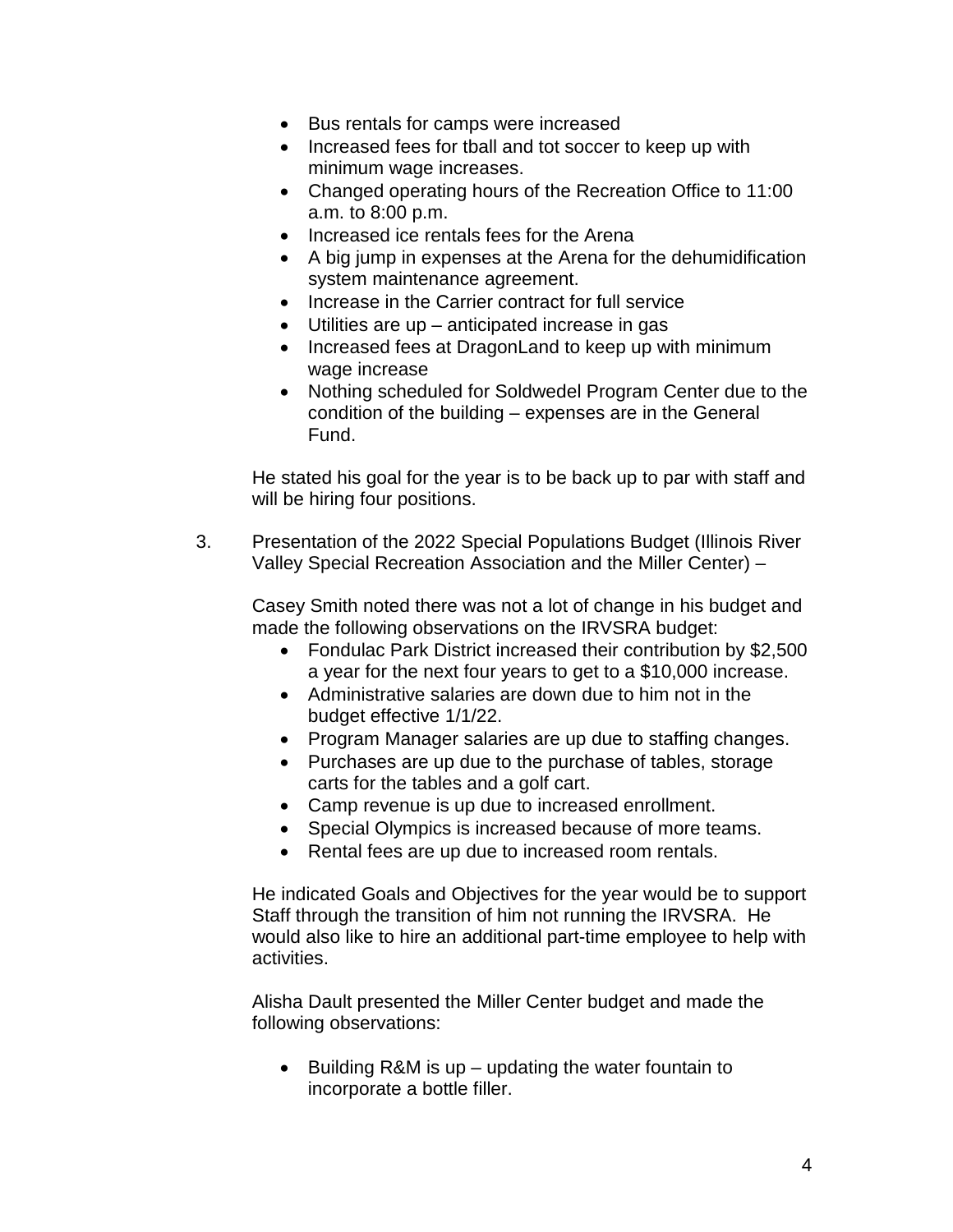- Transportation numbers are up and closer to normal.
- Trip revenue is up Working with Golden Tours and have six trips planned this year.
- Will make an attempt at the Farmer's Market again. Need to increase sponsors and get more vendors.
- Rentals are starting to be more normal.
- TCRC salary reimbursement is a new line item. Just \$ in and out.
- Seico cost is up replacing fire panel.
- Looking at selling the silver car and leasing a new vehicle

She indicated her goals and objectives for the new year were to maintain current status, add programs and trips, increase participation and vendors for the Farmers Market, and open the TCRC Café indoors.

4. Approval of the Blue Cross/Blue Shield health insurance renewal -

The ED noted that the renewal quote came in with a decrease of 7.08%. He noted there was no change to coverage. Move to approve the Blue Cross/Blue Shield health insurance renewal at an increase of 6.79% for employee health insurance. Motion: Gary Gillis 2<sup>nd</sup>: Greg Ranney All ayes by a roll call vote – motion carried

5. Discussion and approval of Farnsworth Group's Project Services Agreement Proposal of \$35,500 for the DragonLand Pool Coating Rehabilitation Project –

The ED noted that Shawn Powers reached out to Midwest Engineering and they were not very responsive. He reached out to Farnsworth Group and they were. He indicated there would be two options when the project goes out to bid. They are scheduled to begin the process Monday and hope to be done by pool season. We will not know the costs until bids come in.

Move to approve the Farnsworth Group Project Services Agreement Proposal in the amount of \$35,500 for the DragonLand Pool Coating Rehabilitation Project. Motion: Greg Ranney 2<sup>nd</sup>: Paula Helm All ayes by a roll call vote – motion carried

6. Approval of Ordinance 21-3 –